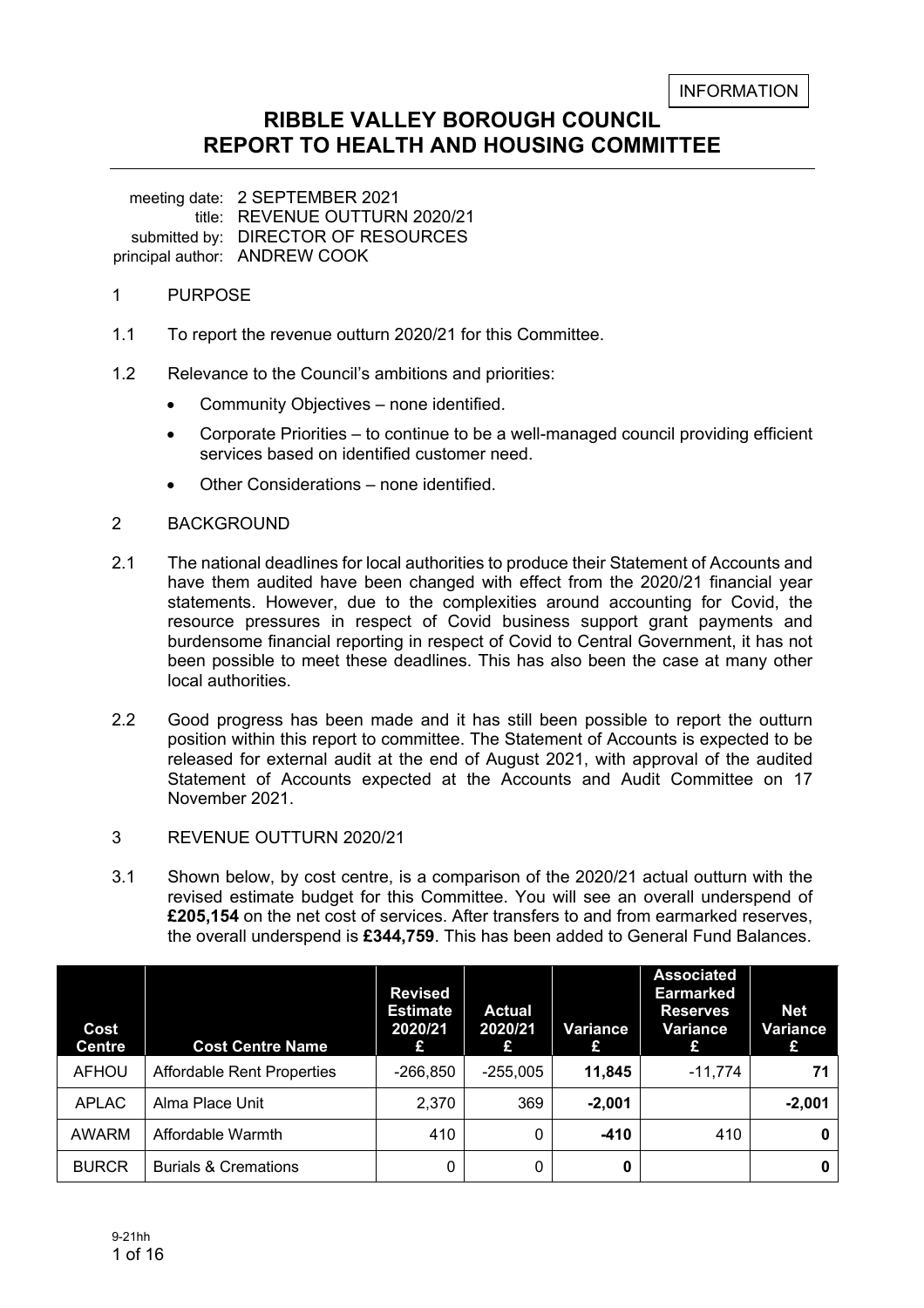| Cost<br><b>Centre</b> | <b>Cost Centre Name</b>                       | <b>Revised</b><br><b>Estimate</b><br>2020/21<br>£ | <b>Actual</b><br>2020/21<br>£ | <b>Variance</b><br>£ | <b>Associated</b><br><b>Earmarked</b><br><b>Reserves</b><br><b>Variance</b><br>£ | <b>Net</b><br><b>Variance</b><br>£ |
|-----------------------|-----------------------------------------------|---------------------------------------------------|-------------------------------|----------------------|----------------------------------------------------------------------------------|------------------------------------|
| <b>CLAIR</b>          | Clean Air                                     | 1,820                                             | 1,672                         | $-148$               |                                                                                  | $-148$                             |
| <b>CLAND</b>          | <b>Contaminated Land</b>                      | 9,430                                             | 9,270                         | $-160$               |                                                                                  | $-160$                             |
| <b>CLCEM</b>          | <b>Clitheroe Cemetery</b>                     | 37,450                                            | 26,384                        | $-11,066$            |                                                                                  | $-11,066$                          |
| <b>CLDCY</b>          | <b>Closed Churchyards</b>                     | 5,220                                             | 4,260                         | $-960$               |                                                                                  | $-960$                             |
| <b>CLMKT</b>          | <b>Clitheroe Market</b>                       | $-36,940$                                         | $-44, 157$                    | $-7,217$             |                                                                                  | $-7,217$                           |
| <b>CMGHH</b>          | Community Groups - Health &<br>Housing        | 15,210                                            | 14,696                        | $-514$               |                                                                                  | $-514$                             |
| <b>COMNL</b>          | Common Land                                   | 2,450                                             | 1,701                         | $-749$               |                                                                                  | $-749$                             |
| <b>CTBEN</b>          | <b>Localised Council Tax Support</b><br>Admin | 151,820                                           | 139,885                       | $-11,935$            |                                                                                  | $-11,935$                          |
| <b>DOGWD</b>          | Dog Warden & Pest Control                     | 114,820                                           | 104,550                       | $-10,270$            | 3,984                                                                            | $-6,286$                           |
| <b>ENVHT</b>          | <b>Environmental Health Services</b>          | 302,740                                           | 143,020                       | $-159,720$           |                                                                                  | $-159,720$                         |
| <b>HGBEN</b>          | <b>Housing Benefits</b>                       | 120,190                                           | 126,113                       | 5,923                |                                                                                  | 5,923                              |
| <b>HOMEE</b>          | Home Energy Conservation                      | 6,570                                             | 5,933                         | $-637$               |                                                                                  | $-637$                             |
| <b>HOMES</b>          | <b>Homelessness Strategy</b>                  | 46,220                                            | 40,282                        | $-5,938$             | $-40,282$                                                                        | $-46,220$                          |
| <b>HSASS</b>          | <b>Housing Associations</b>                   | 6,710                                             | 6,483                         | $-227$               |                                                                                  | $-227$                             |
| <b>HSTRA</b>          | <b>Housing Strategy</b>                       | 49,020                                            | 52,980                        | 3,960                | $-73,750$                                                                        | $-69,790$                          |
| <b>IMPGR</b>          | <b>Improvement Grants</b>                     | 79,010                                            | 67,247                        | $-11,763$            |                                                                                  | $-11,763$                          |
| <b>JARMS</b>          | Joiners Arms                                  | 46,210                                            | 44,491                        | $-1,719$             | $-18,195$                                                                        | $-19,914$                          |
| <b>SHARE</b>          | <b>Shared Ownership Rents</b>                 | $-400$                                            | $-433$                        | $-33$                |                                                                                  | -33                                |
| <b>SUPPE</b>          | <b>Supporting People</b>                      | 19,220                                            | 18,795                        | $-425$               | $\overline{2}$                                                                   | $-423$                             |
| <b>UCRED</b>          | <b>Universal Credit</b>                       | 22,680                                            | 21,690                        | $-990$               |                                                                                  | $-990$                             |
|                       | <b>NET COST OF SERVICES</b>                   | 735,380                                           | 530,226                       | $-205,154$           | $-139,605$                                                                       | $-344,759$                         |

# 4 EARMARKED RESERVES

- 4.1 Reserves are important to local authorities as, unlike central government, we cannot borrow money over the medium term, other than for investment in assets, and we are required to balance our budgets on an annual basis.
- 4.2 Reserves can be held for three main purposes:
	- A working balance to help cushion the impact of uneven cash flows and avoid unnecessary temporary borrowing.
	- A contingency to cushion the impact of unexpected events or emergencies. This also forms part of general reserves.
	- A means of building up funds or accounting for funds we are committed to spend or to meet known or predicted requirements.
- 4.3 Our earmarked reserves are accounted for separately but remain legally part of the General Fund.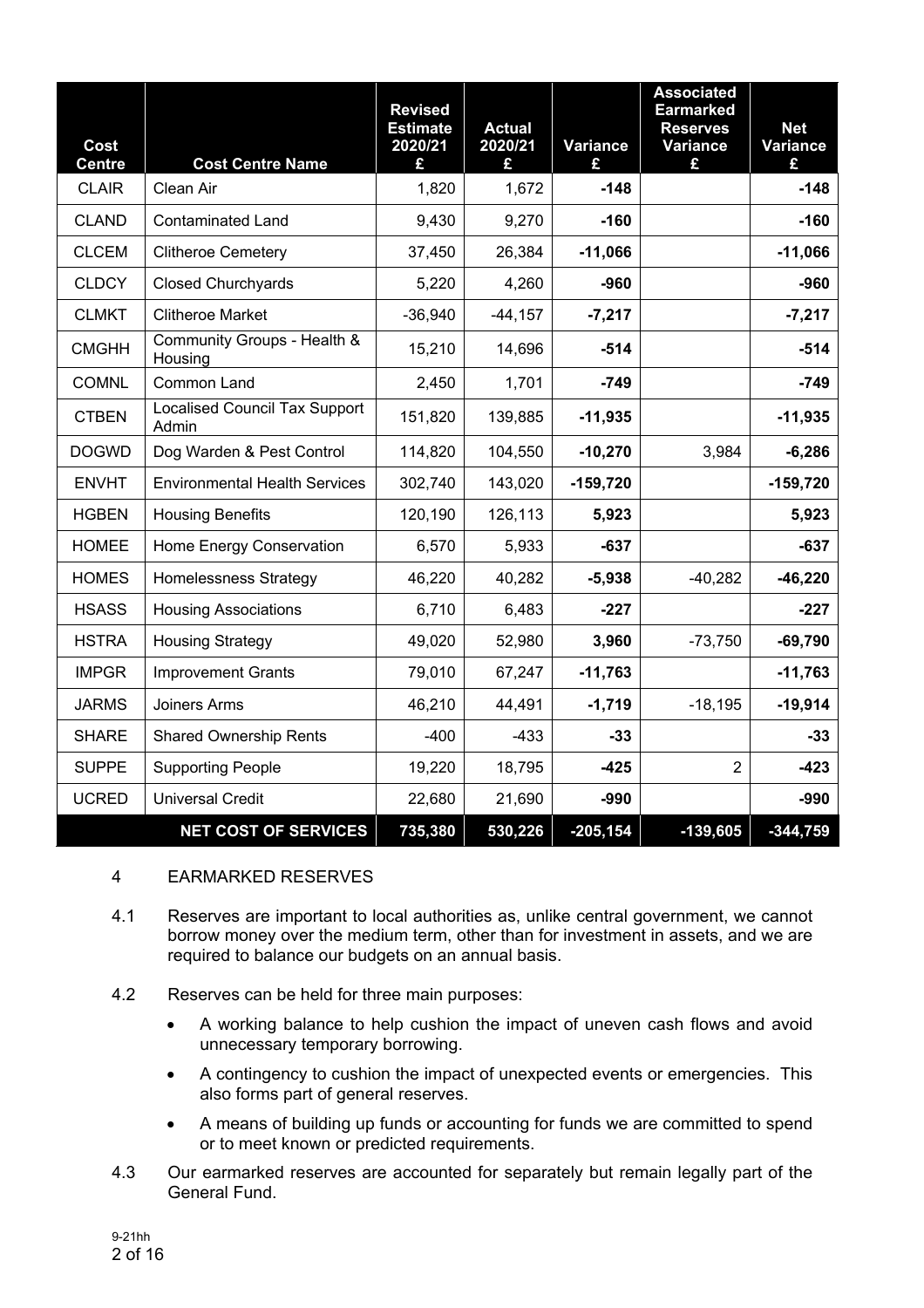4.4 The table overleaf provides a comparison of the 2020/21 actual movements in earmarked reserves with the movements in earmarked reserves that were planned at revised estimate stage. The main reasons for the variations on the movements in earmarked reserves are explained.

|                                                                                                                                                            | <b>Revised</b><br><b>Estimate</b><br>2020/21<br>£ | <b>Actual</b><br>2020/21<br>£ | <b>Variance</b><br>£ | Reasons for main variations on the Movements in<br><b>Earmarked Reserves</b>                                                                                                                                                                                                                                                                                                                                                                                                                                                                                                                                                                                   |
|------------------------------------------------------------------------------------------------------------------------------------------------------------|---------------------------------------------------|-------------------------------|----------------------|----------------------------------------------------------------------------------------------------------------------------------------------------------------------------------------------------------------------------------------------------------------------------------------------------------------------------------------------------------------------------------------------------------------------------------------------------------------------------------------------------------------------------------------------------------------------------------------------------------------------------------------------------------------|
| <b>Committee Net Cost</b><br>of Services                                                                                                                   | 735,380                                           | 530,226                       | $-205, 154$          |                                                                                                                                                                                                                                                                                                                                                                                                                                                                                                                                                                                                                                                                |
| CPBAL/H330<br><b>Capital Reserve</b><br>Where funds are set<br>aside to fund capital<br>expenditure either in-<br>year or in the future.                   | 266,610                                           | 266,676                       | 66                   | +£11,840 - Transfer to the Capital Reserve at 20/21<br>year-end to fund additional budget for two capital<br>schemes at the Joiners Arms homelessness unit, as<br>approved by Policy and Finance Committee in March<br>2021. This was not budgeted for. £11,840 was<br>initially transferred from the Housing Related Grants<br>Reserve to fund this transfer to Capital Reserve, see<br>below.<br>-£11,774 - Less s106 funding than budgeted for was<br>transferred to the Capital Reserve at 20/21 year-end<br>to help fund the Clitheroe Affordable Housing capital<br>scheme. This is because spend on the scheme in<br>20/21 was lower than budgeted for. |
| HGBAL/H337<br><b>Equipment Reserve</b><br>Where funds are set<br>aside to fund essential<br>specific purchases for<br>Health and Housing<br>service areas. | $-2,230$                                          | 2,007                         | 4,237                | +£3,984 - Some 20/21 Dog Warden & Pest Control<br>expenditure underspends were transferred to the<br>Equipment Reserve to help fund any<br>updated/improved dog control signage costs in 21/22<br>related to the updated Dog Control Public Space<br>Protection Order. This was not budgeted for.                                                                                                                                                                                                                                                                                                                                                              |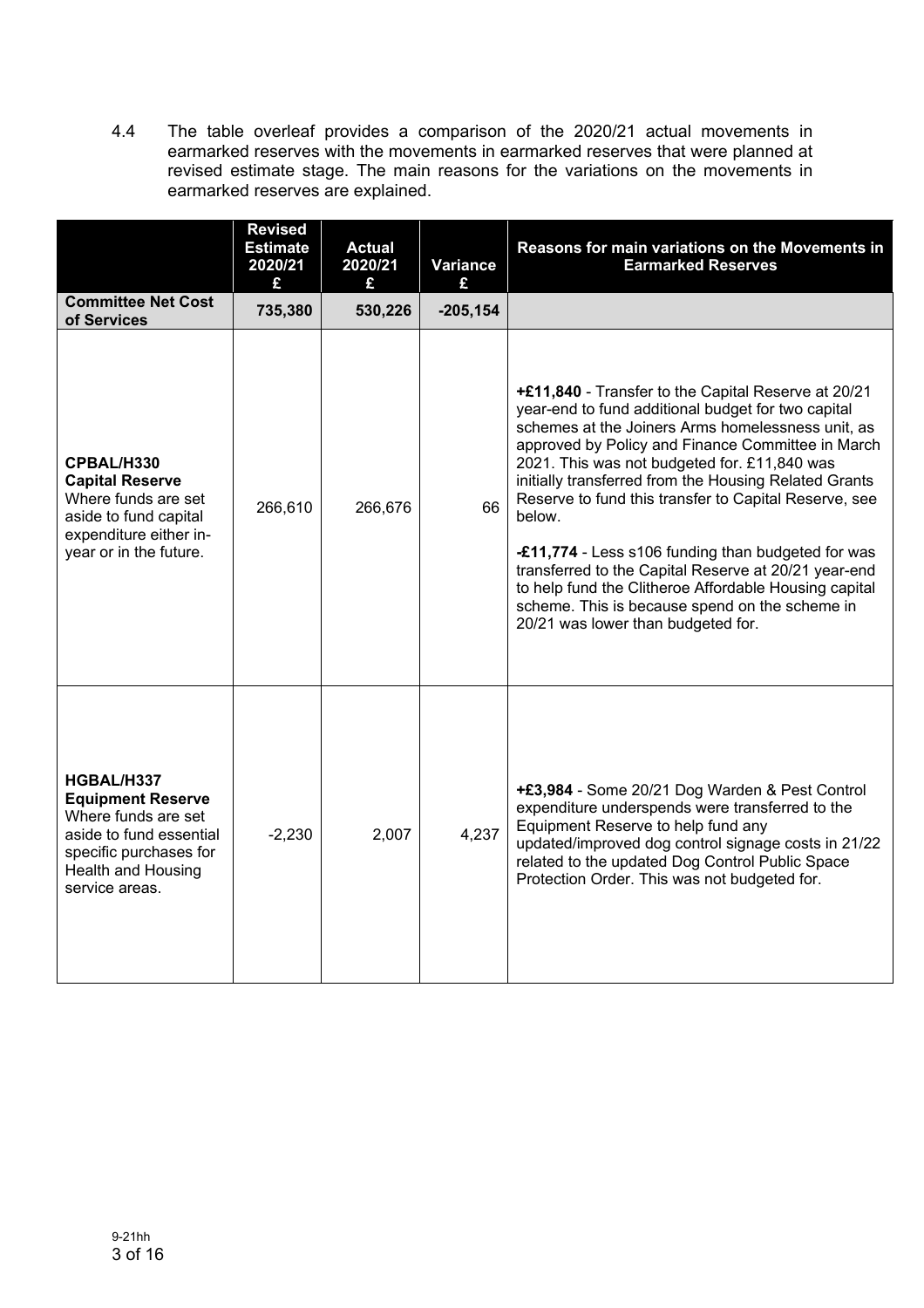|                                                                                                                                                                                                                                                         | <b>Revised</b><br><b>Estimate</b><br>2020/21<br>£ | <b>Actual</b><br>2020/21<br>£ | <b>Variance</b><br>£ | Reasons for main variations on the Movements in<br><b>Earmarked Reserves</b>                                                                                                                                                                                                                                                                                                                                                                                                                                                                                                                                                                                                                                                                                                                                                                                                                                                                                                                                                                                                                                                                                                                                                                                                                                                                                                                                                                                                                                                                                                                                                                                                                                              |
|---------------------------------------------------------------------------------------------------------------------------------------------------------------------------------------------------------------------------------------------------------|---------------------------------------------------|-------------------------------|----------------------|---------------------------------------------------------------------------------------------------------------------------------------------------------------------------------------------------------------------------------------------------------------------------------------------------------------------------------------------------------------------------------------------------------------------------------------------------------------------------------------------------------------------------------------------------------------------------------------------------------------------------------------------------------------------------------------------------------------------------------------------------------------------------------------------------------------------------------------------------------------------------------------------------------------------------------------------------------------------------------------------------------------------------------------------------------------------------------------------------------------------------------------------------------------------------------------------------------------------------------------------------------------------------------------------------------------------------------------------------------------------------------------------------------------------------------------------------------------------------------------------------------------------------------------------------------------------------------------------------------------------------------------------------------------------------------------------------------------------------|
| HGBAL/H339<br><b>Housing Related</b><br><b>Grants Reserve</b><br>Where housing related<br>grants received but not<br>spent at the end of<br>each financial year are<br>set aside to be<br>committed to grant<br>related expenditure in<br>future years. | 21,720                                            | $-48,438$                     | $-70,158$            | -£58,730 - £24,900 of Flexible Homelessness<br>Support Grant and Homelessness Reduction Act<br>funding received in previous years was transferred<br>from the Housing Related Grants Reserve to fund<br>some of the Council's homelessness net expenditure<br>in 20/21. This differed from the revised estimate,<br>where it was planned to transfer £33,830 of Flexible<br>Homelessness Support Grant and Homelessness<br>Reduction Act funding received in 20/21 to the<br>Housing Related Grants Reserve. The difference was<br>£58,730.<br>This different approach is because from 21/22<br>onwards the Council will receive increased<br>Homelessness Prevention Grant funding from<br>MHCLG which should be used to help fund<br>homelessness net expenditure each year. This grant<br>funding replaces the previous Flexible Homelessness<br>Support Grant and Homelessness Reduction Act<br>funding received in 20/21 and previously. Therefore,<br>at 20/21 year-end it was decided to use amounts of<br>Flexible Homelessness Support Grant and<br>Homelessness Reduction Act funding previously set<br>aside in this reserve to help fund homelessness net<br>expenditure in 20/21 in the same way that the new<br>funding will be used from 21/22 onwards.<br>-£11,840 - £11,840 of Flexible Homelessness<br>Support Grant funds transferred from the Housing<br>Related Grants Reserve at 20/21 year-end to fund<br>additional budget for two capital schemes at the<br>Joiners Arms homelessness unit, as approved by<br>Policy and Finance Committee in March 2021. This<br>was not budgeted for. This amount has subsequently<br>been transferred to the Capital Reserve at 20/21<br>year-end, see above. |
| HGBAL/H373<br><b>Custom and Self</b><br><b>Build Registration</b><br><b>Grant Reserve</b><br>Where funds provided<br>by MHCLG are set<br>aside to fund future<br>expenditure on<br>administering Custom<br>and Self Build<br>Regulations.               | 0                                                 | $-73,750$                     | $-73,750$            | -£73,750 - 20/21 year-end review of reserves<br>identified that £73,750 of new burdens funding<br>previously set aside to fund any Council<br>developments with regard to the Custom House and<br>Self Build regulations was no longer needed. Thus,<br>£73,750 of this reserve has been released to the<br>Council's General Fund reserves at 20/21 year-end.<br>This was not budgeted for.                                                                                                                                                                                                                                                                                                                                                                                                                                                                                                                                                                                                                                                                                                                                                                                                                                                                                                                                                                                                                                                                                                                                                                                                                                                                                                                              |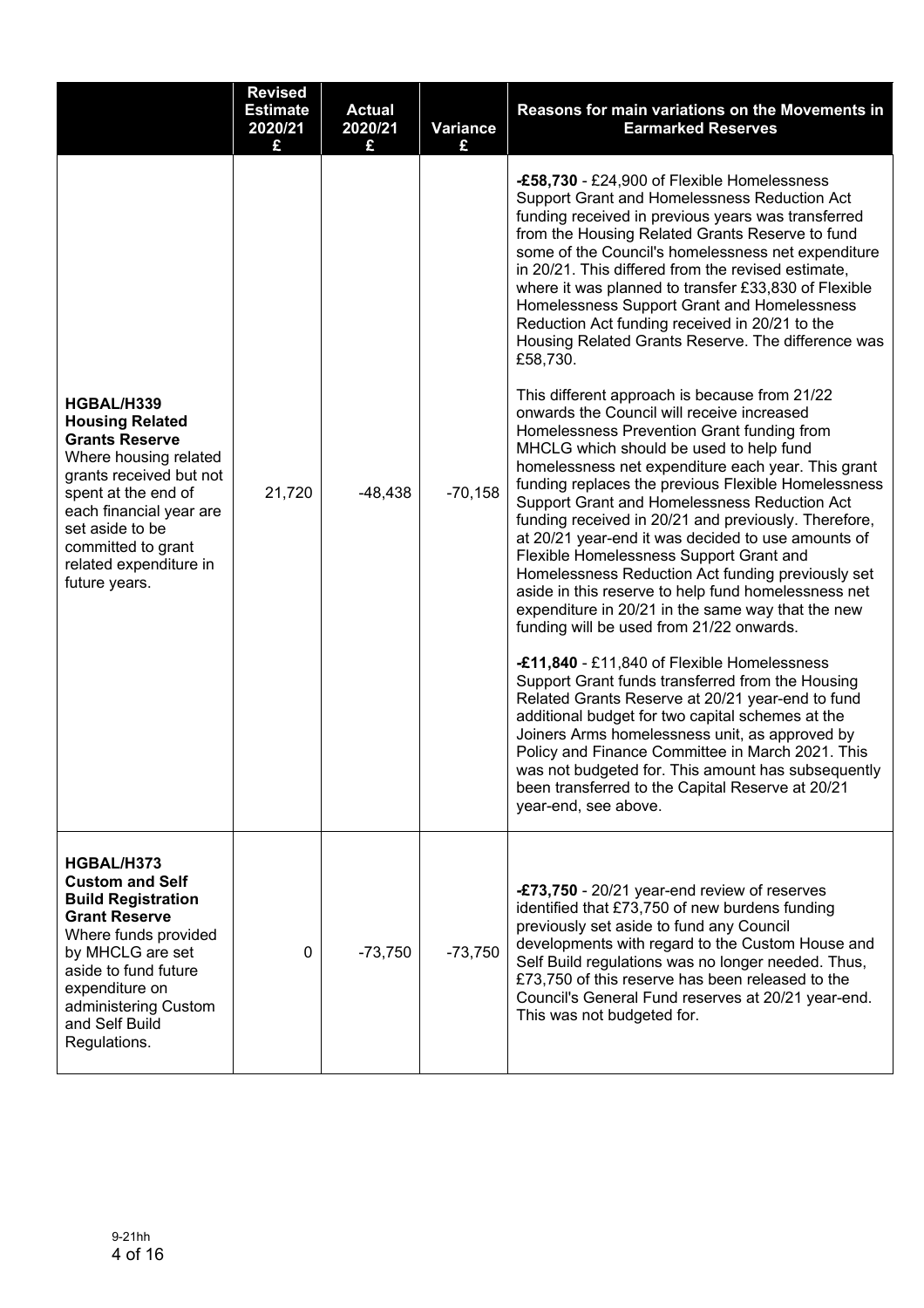|                                                                                                                                                                                                                                                          | <b>Revised</b><br><b>Estimate</b><br>2020/21<br>£ | <b>Actual</b><br>2020/21<br>£ | Variance<br>£ | Reasons for main variations on the Movements in<br><b>Earmarked Reserves</b> |
|----------------------------------------------------------------------------------------------------------------------------------------------------------------------------------------------------------------------------------------------------------|---------------------------------------------------|-------------------------------|---------------|------------------------------------------------------------------------------|
| FNBAL/H376<br><b>Business Rates</b><br><b>Growth Reserve</b><br>Where income from<br>business rates growth<br>received but not spent<br>at the end of each<br>financial year is set<br>aside for essential<br>specific expenditure<br>from time to time. | -480                                              | $-480$                        | 0             |                                                                              |
| <b>Committee Net Cost</b><br>of Services After<br><b>Movements on</b><br><b>Earmarked Reserves</b>                                                                                                                                                       | 1,021,000                                         | 676,241                       | $-344,759$    |                                                                              |

# 5 MAIN VARIATIONS 2020/21

5.1 The main income and expenditure variations are explained at Annex 1. However, a summary of the major variations is set out in the table below.

| <b>Cost Centre</b>                    | <b>Description of Variance</b>                                                                                                                                                                                                                                                                                                                                                                                                                                                                                                                                                                                                                                                                                                                                                                                                                                                                                                                                                                                                                                                                                        | Variance<br>amount |
|---------------------------------------|-----------------------------------------------------------------------------------------------------------------------------------------------------------------------------------------------------------------------------------------------------------------------------------------------------------------------------------------------------------------------------------------------------------------------------------------------------------------------------------------------------------------------------------------------------------------------------------------------------------------------------------------------------------------------------------------------------------------------------------------------------------------------------------------------------------------------------------------------------------------------------------------------------------------------------------------------------------------------------------------------------------------------------------------------------------------------------------------------------------------------|--------------------|
| <b>Various Cost</b><br><b>Centres</b> | Lower than budgeted support service recharges across most Health and Housing<br>Committee cost centres due to reductions in net expenditure in several support service<br>areas, the biggest reductions being the following:<br>Environmental Health Services: Chief Executive's Department recharge,<br>$\bullet$<br>-£152,342. Of this, £140,758 was due to Environmental Health staff time being<br>diverted to Covid-19 pandemic response work in-year and £11,584 was due to<br>lower net expenditure in the Chief Executive's department.<br>Improvement Grants: Economic Development and Planning Department<br>$\bullet$<br>recharge, -£11,389. Of this, £9,492 was due to Housing staff time being diverted<br>to Covid-19 pandemic response work in-year and £1,897 was due to lower net<br>expenditure in the Economic Development and Planning department.<br>Dog Warden and Pest Control: Chief Executive's Department recharge, -£9,164.<br>$\bullet$<br>Housing Benefits: Resources Department recharge, -£8,021.<br>Localised Council Tax Support Admin: Resources Department recharge,<br>$-E6.085.$ | $-199,735$         |
| <b>CLCEM</b><br>Clitheroe<br>Cemetery | Cemetery fees and charges income was higher than budgeted for, due to greater activity<br>than anticipated in this demand led service area in-year. The main areas of increased<br>income were Interments, Monuments fees, Exclusive Burial Rights and Exclusive<br><b>Woodland Burial Rights.</b>                                                                                                                                                                                                                                                                                                                                                                                                                                                                                                                                                                                                                                                                                                                                                                                                                    | $-10,379$          |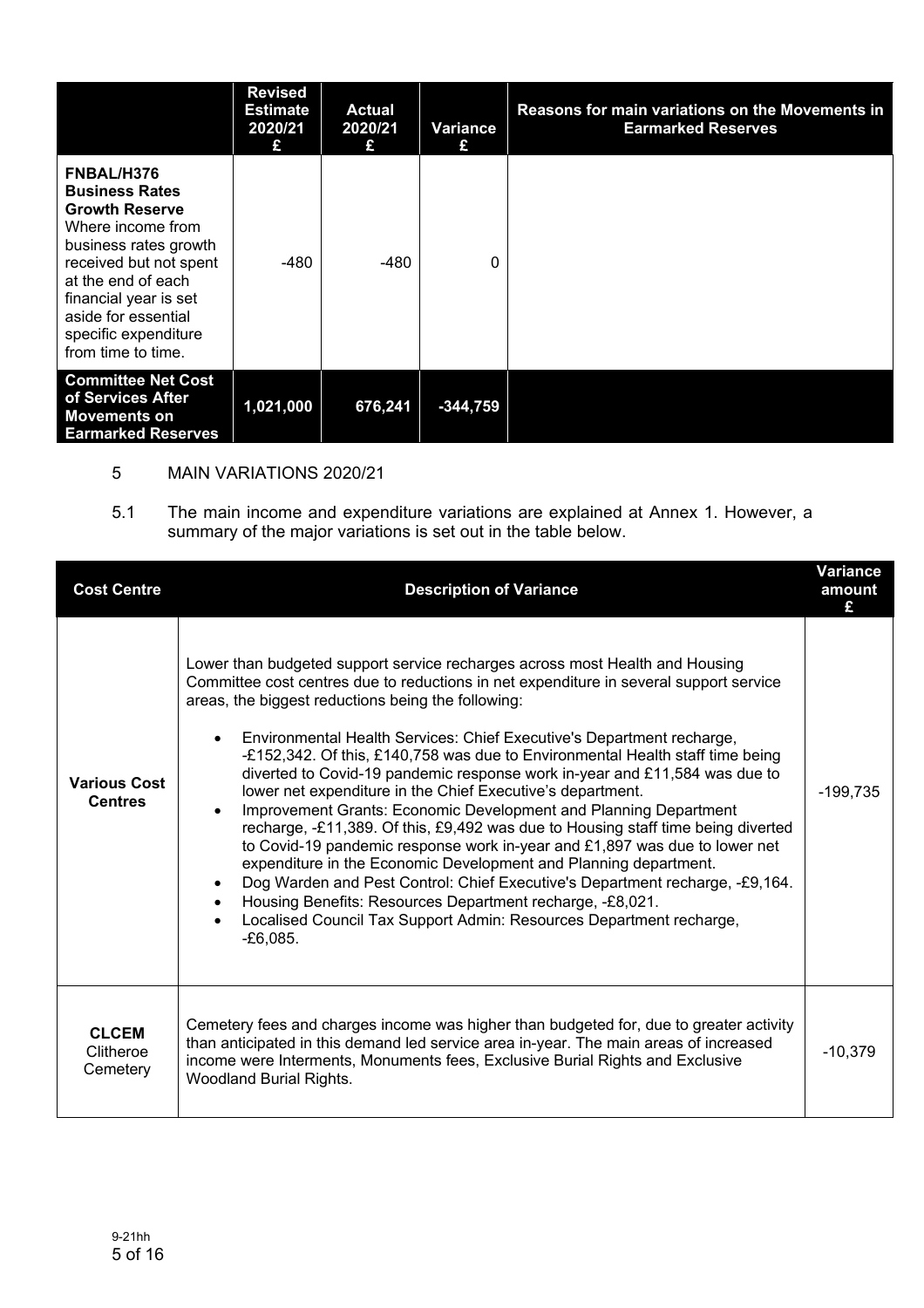| <b>Cost Centre</b>                               | <b>Description of Variance</b>                                                                                                                                                                                                                                                                                                                                                                                                                                                                                                                                                                                                                                                                                                                                                                                                                                                                                                                                                                           | <b>Variance</b><br>amount<br>£ |
|--------------------------------------------------|----------------------------------------------------------------------------------------------------------------------------------------------------------------------------------------------------------------------------------------------------------------------------------------------------------------------------------------------------------------------------------------------------------------------------------------------------------------------------------------------------------------------------------------------------------------------------------------------------------------------------------------------------------------------------------------------------------------------------------------------------------------------------------------------------------------------------------------------------------------------------------------------------------------------------------------------------------------------------------------------------------|--------------------------------|
| <b>ENVHT</b><br>Environmental<br>Health          | Street Trading Licences income was higher than budgeted for, due to greater activity<br>than anticipated in this demand-led service area.                                                                                                                                                                                                                                                                                                                                                                                                                                                                                                                                                                                                                                                                                                                                                                                                                                                                | $-5,888$                       |
| <b>CLMKT</b><br>Clitheroe<br>Market              | Lower depreciation costs than budgeted for, due to a change in the property valuation<br>used for the actual depreciation charge.                                                                                                                                                                                                                                                                                                                                                                                                                                                                                                                                                                                                                                                                                                                                                                                                                                                                        | $-5,004$                       |
| <b>HGBEN</b><br>Housing<br><b>Benefits</b>       | Additional Housing Benefits Administration Grant income was received from DWP at<br>year-end to reflect the additional benefits administration burden of Covid-19 in-year. This<br>grant income was not budgeted for.                                                                                                                                                                                                                                                                                                                                                                                                                                                                                                                                                                                                                                                                                                                                                                                    | $-3,254$                       |
| <b>HSTRA</b><br>Housing<br>Strategy              | Approved write-off of some old obsolete housing-related stock items. These were being<br>held in stores at the Council depot and could no longer be used.                                                                                                                                                                                                                                                                                                                                                                                                                                                                                                                                                                                                                                                                                                                                                                                                                                                | 6,121                          |
| <b>AFHOU</b><br>Affordable<br>Rent<br>Properties | Lower than budgeted s106 contributions brought into the Affordable Rent Properties cost<br>centre in 20/21 as there was less than budgeted expenditure in-year on the s106 funded<br>Clitheroe Affordable Housing capital scheme.                                                                                                                                                                                                                                                                                                                                                                                                                                                                                                                                                                                                                                                                                                                                                                        | 11,774                         |
| <b>HGBEN</b><br>Housing<br><b>Benefits</b>       | Net expenditure on rent allowances is £21,806 higher than budgeted for, due to the<br>reduction in housing benefits overpayments identified and invoiced for recovery in-year.<br>The Council receives more combined income for housing benefits cases which include<br>overpayments identified and invoiced for recovery than for normal housing benefits<br>subsidy cases. This is because each overpayment case claimed attracts housing<br>benefits subsidy at a certain percentage of the amount paid out and the Council can also<br>recover the overpayment in full from the claimant by invoice. However, there are now a<br>reducing number of rent allowance overpayments cases because of increased electronic<br>data matching at initial housing benefit claim stage and this has resulted in lower grant<br>subsidy received against the rent allowance payments made in 20/21. Future years' rent<br>allowance payments and grant subsidy budgets will be amended to reflect this change. | 21,806                         |

## 6 CONCLUSION

6.1 There have been a number of variations in both income and expenditure between the 2020/21 revised estimate and the 2020/21 actual outturn. This has given rise to an overall underspend for this Committee of **£344,759** on the net cost of services, after allowing for transfers to and from earmarked reserves.

HH9-21/AC/AC 23 August 2021

SENIOR ACCOUNTANT DIRECTOR OF RESOURCES

BACKGROUND PAPERS – None. For further information please ask for Andrew Cook.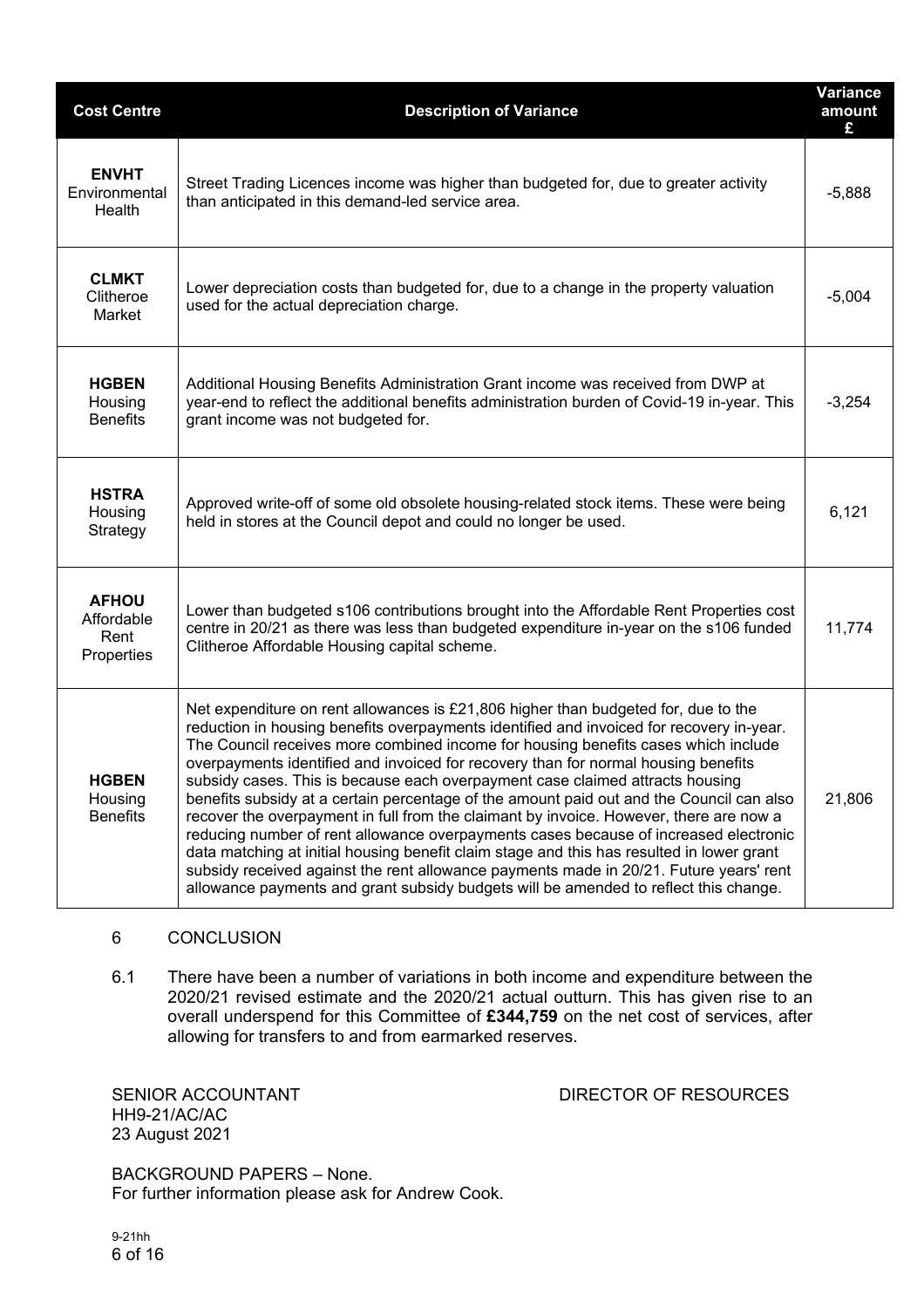#### **HEALTH AND HOUSING COMMITTEE MAIN VARIANCES 2020/21**

|                                                                                                                                                                                                                                                                                                                                                                                                                                       | <b>Variance in</b><br><b>Expenditure</b><br>£ | Variance in<br><b>Income</b><br>£ | Variance in<br><b>Support</b><br><b>Services</b> | <b>Total</b><br>Variance<br>£ | <b>Associated</b><br><b>Earmarked</b><br><b>Reserves</b><br>Variance<br>£ | <b>Net</b><br><b>Variance</b><br>£ |
|---------------------------------------------------------------------------------------------------------------------------------------------------------------------------------------------------------------------------------------------------------------------------------------------------------------------------------------------------------------------------------------------------------------------------------------|-----------------------------------------------|-----------------------------------|--------------------------------------------------|-------------------------------|---------------------------------------------------------------------------|------------------------------------|
| <b>AFHOU: Affordable Rent Properties</b>                                                                                                                                                                                                                                                                                                                                                                                              |                                               |                                   |                                                  |                               |                                                                           |                                    |
| Use of Commuted Sum - Lower than budgeted s106<br>contributions brought into the Affordable Rent Properties<br>cost centre in 20/21 as there was less than budgeted<br>expenditure in-year on the s106 funded Clitheroe Affordable<br>Housing capital scheme.<br>NOTE - £11,774 less than budgeted for was transferred to<br>the Capital Reserve at 20/21 year-end when financing the<br>Clitheroe Affordable Housing capital scheme. |                                               | 11,774                            |                                                  | 11,774                        | $-11,774$                                                                 | 0                                  |
| <b>Total Affordable Rent Properties</b>                                                                                                                                                                                                                                                                                                                                                                                               | $\bf{0}$                                      | 11,774                            | $\bf{0}$                                         | 11,774                        | $-11,774$                                                                 | 0                                  |
| <b>APLAC: Alma Place Unit</b>                                                                                                                                                                                                                                                                                                                                                                                                         |                                               |                                   |                                                  |                               |                                                                           |                                    |
| Premises Related expenditure - Net underspend across<br>several budgets, with the biggest underspend being on<br>service charges (-£510).                                                                                                                                                                                                                                                                                             | $-900$                                        |                                   |                                                  | $-900$                        |                                                                           | $-900$                             |
| Dwelling Rents income, Former Tenants income and<br>Refunds - Higher rent and service charge income due to<br>less void periods in-year.                                                                                                                                                                                                                                                                                              |                                               | $-560$                            |                                                  | $-560$                        |                                                                           | $-560$                             |
| <b>Total Alma Place Unit</b>                                                                                                                                                                                                                                                                                                                                                                                                          | $-900$                                        | $-560$                            | $\bf{0}$                                         | $-1,460$                      | $\mathbf 0$                                                               | $-1,460$                           |
| <b>CLCEM: Clitheroe Cemetery</b>                                                                                                                                                                                                                                                                                                                                                                                                      |                                               |                                   |                                                  |                               |                                                                           |                                    |
| <b>Emergency Tree Work</b> - No emergency tree work was<br>required at Clitheroe Cemetery in-year.                                                                                                                                                                                                                                                                                                                                    | $-1,380$                                      |                                   |                                                  | $-1,380$                      |                                                                           | $-1,380$                           |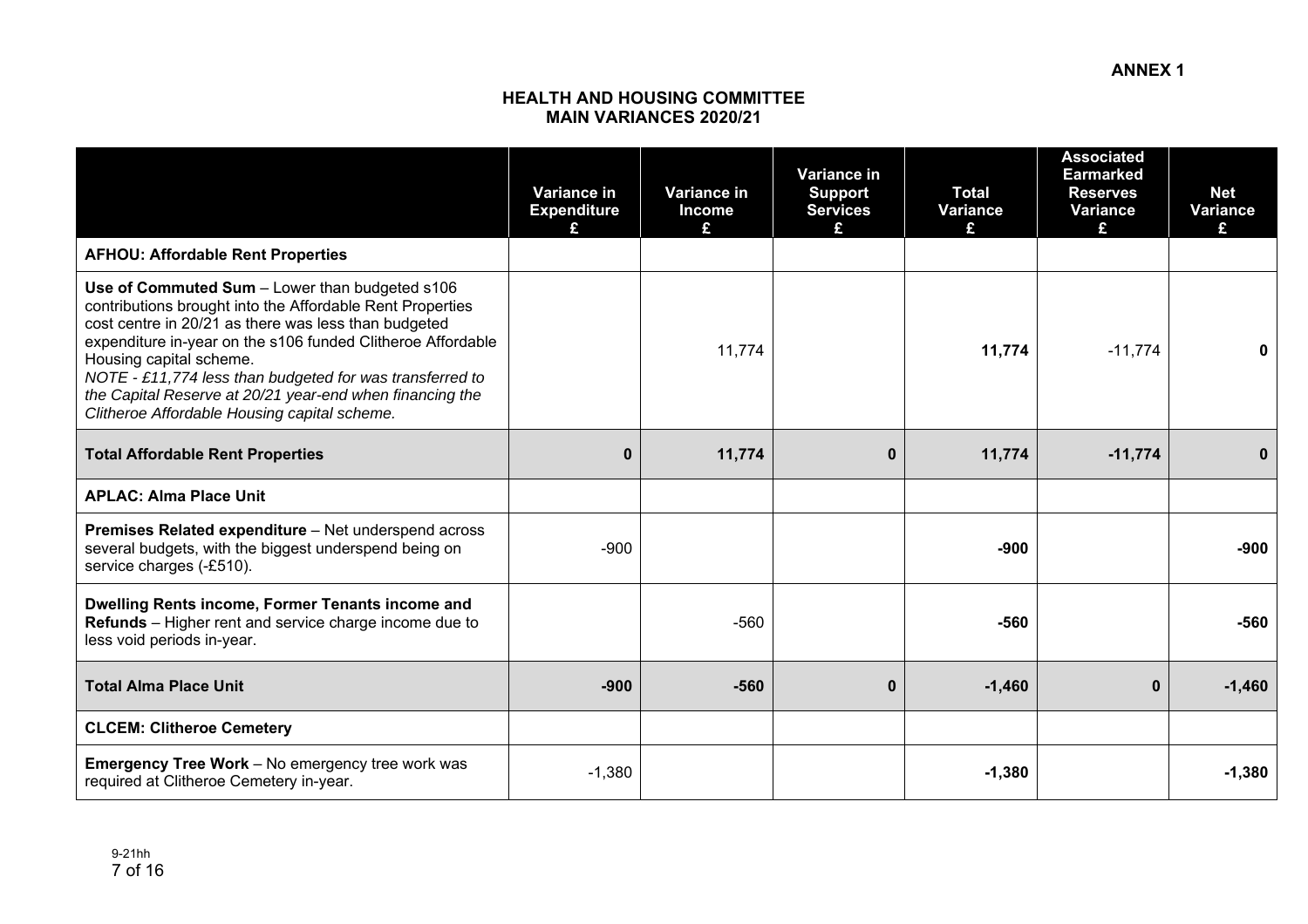|                                                                                                                                                                                                                                                                                                                                                                          | Variance in<br><b>Expenditure</b> | Variance in<br><b>Income</b><br>£ | Variance in<br><b>Support</b><br><b>Services</b> | <b>Total</b><br><b>Variance</b> | <b>Associated</b><br><b>Earmarked</b><br><b>Reserves</b><br>Variance<br>£. | <b>Net</b><br><b>Variance</b><br>£ |
|--------------------------------------------------------------------------------------------------------------------------------------------------------------------------------------------------------------------------------------------------------------------------------------------------------------------------------------------------------------------------|-----------------------------------|-----------------------------------|--------------------------------------------------|---------------------------------|----------------------------------------------------------------------------|------------------------------------|
| Fees and Charges income - Cemetery fees and charges<br>income was higher than budgeted for, due to greater activity<br>than anticipated in this demand led service area in-year.<br>The main areas of increased income were Interments<br>(-£3,801), Monuments fees (-£1,325), Exclusive Burial<br>Rights (-£2,632) and Exclusive Woodland Burial Rights<br>$(-£2,222).$ |                                   | $-10,379$                         |                                                  | $-10,379$                       |                                                                            | $-10,379$                          |
| <b>Total Clitheroe Cemetery</b>                                                                                                                                                                                                                                                                                                                                          | $-1,380$                          | $-10,379$                         | $\bf{0}$                                         | $-11,759$                       | $\mathbf 0$                                                                | $-11,759$                          |
| <b>CLMKT: Clitheroe Market</b>                                                                                                                                                                                                                                                                                                                                           |                                   |                                   |                                                  |                                 |                                                                            |                                    |
| Premises Related expenditure - Net underspend across<br>several budgets, with the biggest underspends being on<br>metered water supplies (-£892) and electricity (-£385).                                                                                                                                                                                                | $-1,608$                          |                                   |                                                  | $-1,608$                        |                                                                            | $-1,608$                           |
| <b>Depreciation</b> - Lower depreciation costs than budgeted for,<br>due to a change in the property valuation used for the actual<br>depreciation charge.                                                                                                                                                                                                               |                                   |                                   | $-5,004$                                         | $-5,004$                        |                                                                            | $-5,004$                           |
| <b>Total Clitheroe Market</b>                                                                                                                                                                                                                                                                                                                                            | $-1,608$                          | $\bf{0}$                          | $-5,004$                                         | $-6,612$                        | $\mathbf 0$                                                                | $-6,612$                           |
| <b>CTBEN: Localised Council Tax Support Admin</b>                                                                                                                                                                                                                                                                                                                        |                                   |                                   |                                                  |                                 |                                                                            |                                    |
| Supplies and Services expenditure - Net underspend<br>across several budgets, with the biggest underspends being<br>on postages (-£991), printing and stationery (-£977) and<br>scanning (-£700).                                                                                                                                                                        | $-3,174$                          |                                   |                                                  | $-3,174$                        |                                                                            | $-3,174$                           |
| Support Services recharges - Lower than budgeted<br>support services recharges due to reductions in net<br>expenditure in support service areas, with the biggest<br>reduction being in the Resources department (-£6,085).                                                                                                                                              |                                   |                                   | $-6,342$                                         | $-6,342$                        |                                                                            | $-6,342$                           |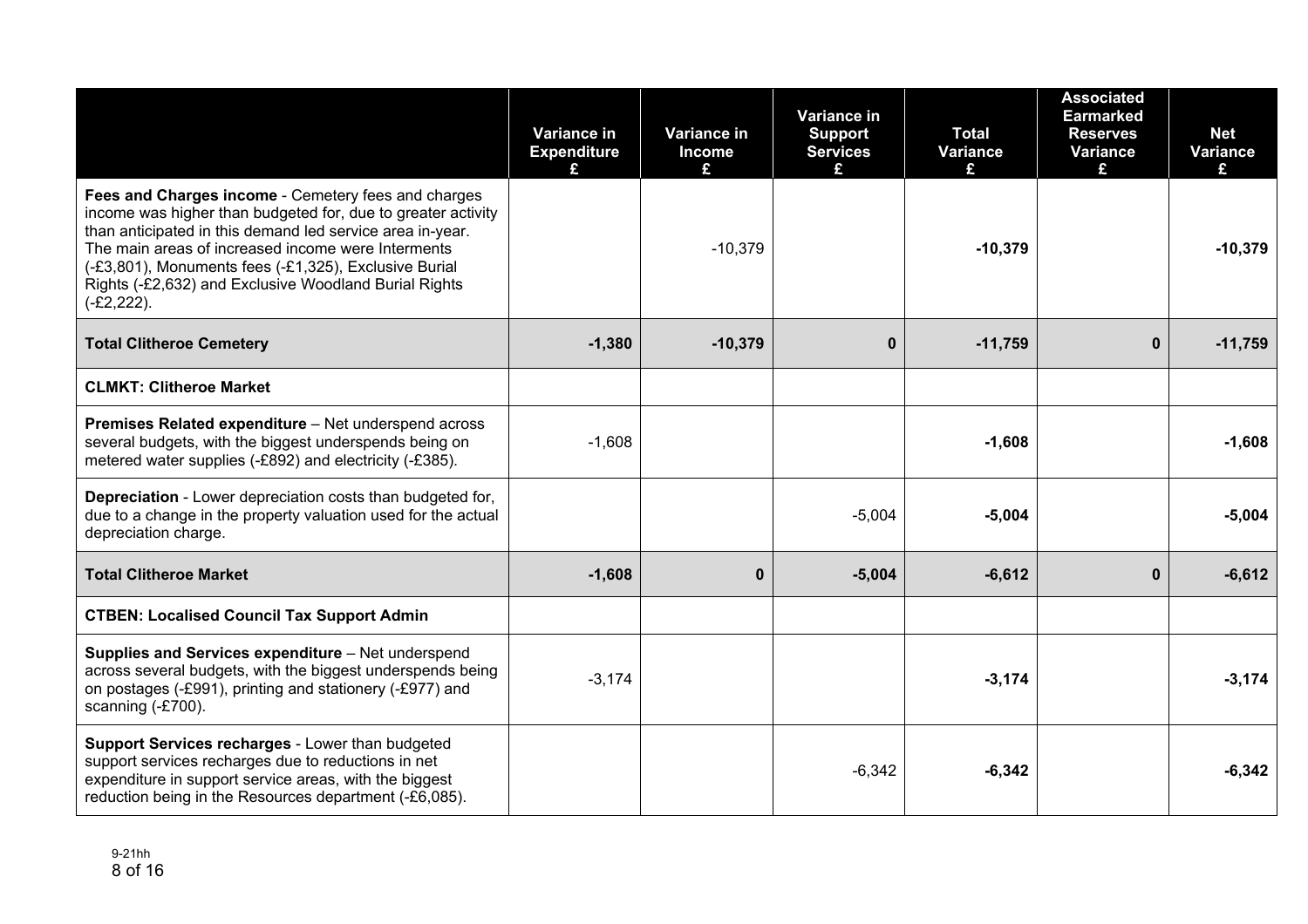|                                                                                                                                                                                                                                                                                                                                                     | <b>Variance in</b><br><b>Expenditure</b> | Variance in<br><b>Income</b><br>£ | Variance in<br><b>Support</b><br><b>Services</b><br>£. | <b>Total</b><br>Variance<br>£ | <b>Associated</b><br><b>Earmarked</b><br><b>Reserves</b><br>Variance<br>£ | <b>Net</b><br><b>Variance</b><br>£. |
|-----------------------------------------------------------------------------------------------------------------------------------------------------------------------------------------------------------------------------------------------------------------------------------------------------------------------------------------------------|------------------------------------------|-----------------------------------|--------------------------------------------------------|-------------------------------|---------------------------------------------------------------------------|-------------------------------------|
| <b>Overpayments of Council Tax Benefits income -</b><br>Following the introduction of Local Council Tax Support in<br>2013/14, the Council can retain any overpayments of the<br>now abolished Council Tax Benefit that have been<br>recovered in-year. Recovery of such overpayments in<br>2020/21 was higher than the budget set for this income. |                                          | $-2,129$                          |                                                        | $-2,129$                      |                                                                           | $-2,129$                            |
| <b>Total Localised Council Tax Support Admin</b>                                                                                                                                                                                                                                                                                                    | $-3,174$                                 | $-2,129$                          | $-6,342$                                               | $-11,645$                     | $\mathbf{0}$                                                              | $-11,645$                           |
| DOGWD: Dog Warden & Pest Control                                                                                                                                                                                                                                                                                                                    |                                          |                                   |                                                        |                               |                                                                           |                                     |
| Repairs and Maintenance Oncosted Wages - Lower<br>repairs and maintenance on-costs time input due to less<br>dog bin repairs and replacement work in-year.                                                                                                                                                                                          | $-2,049$                                 |                                   |                                                        | $-2,049$                      | 2,049                                                                     |                                     |
| Supplies and Services expenditure - Net underspend<br>across several budgets, with the biggest underspends being<br>on purchase of equipment & materials (-£971) and baits and<br>poisons (-£649).                                                                                                                                                  | $-1,650$                                 |                                   |                                                        | $-1,650$                      | 1,650                                                                     | 0                                   |
| Kennelling Fees - Lower additional charges from the<br>kennelling contractor in-year than budgeted for.                                                                                                                                                                                                                                             | $-1,030$                                 |                                   |                                                        | $-1,030$                      | 285                                                                       | $-745$                              |
| Grounds Maintenance - More time input to dog bin<br>emptying by the grounds maintenance team in-year than<br>budgeted for.                                                                                                                                                                                                                          | 2,366                                    |                                   |                                                        | 2,366                         |                                                                           | 2,366                               |
| Support Services recharges - Lower than budgeted<br>support services recharges due to reductions in net<br>expenditure in several support service areas, with the<br>biggest reduction being in the Chief Executive's department<br>$(-£9, 164).$                                                                                                   |                                          |                                   | $-9,621$                                               | $-9,621$                      |                                                                           | $-9,621$                            |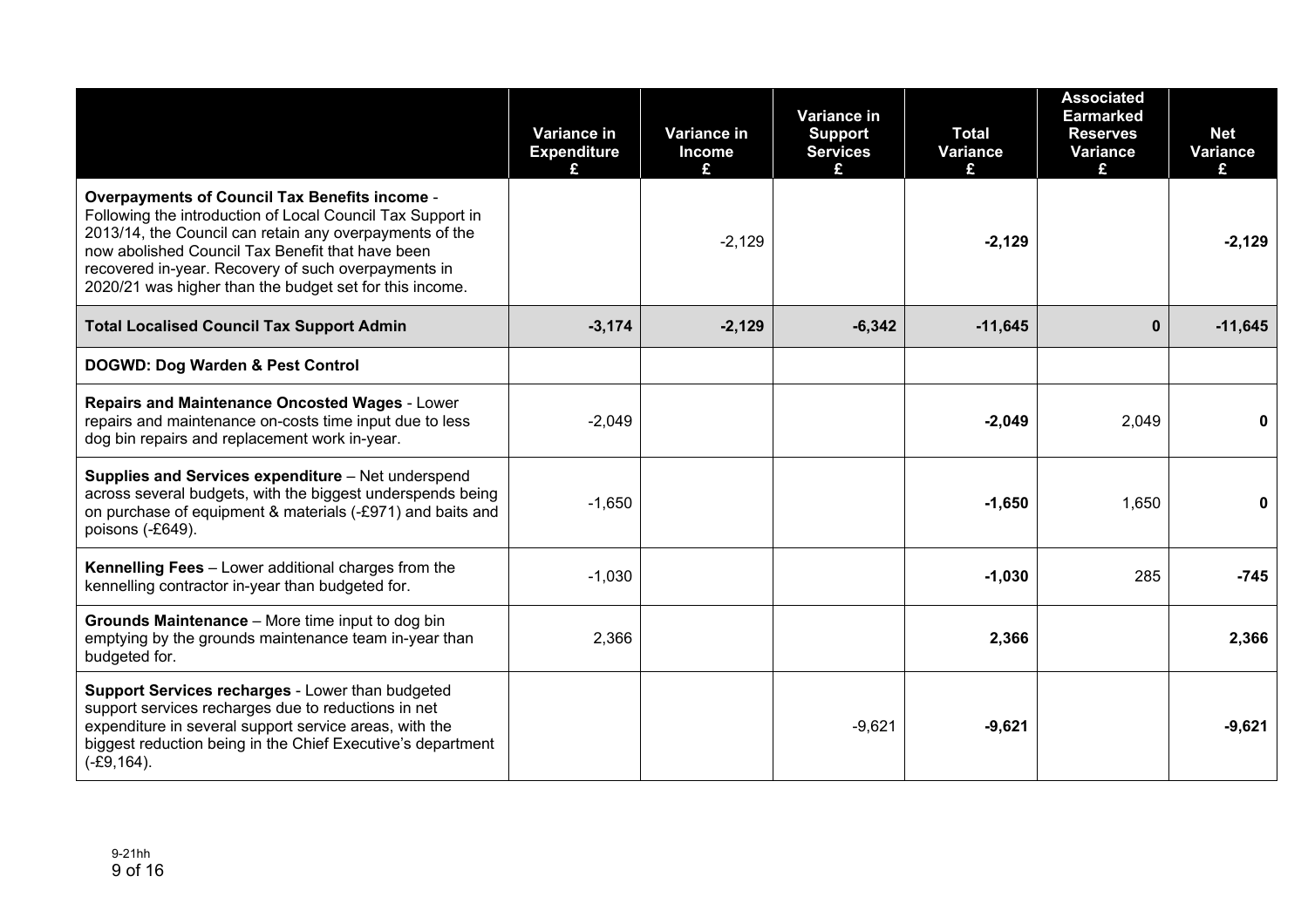|                                                                                                                                                                                                                                                                                                                                                                                              | Variance in<br><b>Expenditure</b> | Variance in<br><b>Income</b><br>£ | Variance in<br><b>Support</b><br><b>Services</b> | <b>Total</b><br><b>Variance</b><br>£ | <b>Associated</b><br><b>Earmarked</b><br><b>Reserves</b><br><b>Variance</b><br>£ | <b>Net</b><br>Variance<br>£ |
|----------------------------------------------------------------------------------------------------------------------------------------------------------------------------------------------------------------------------------------------------------------------------------------------------------------------------------------------------------------------------------------------|-----------------------------------|-----------------------------------|--------------------------------------------------|--------------------------------------|----------------------------------------------------------------------------------|-----------------------------|
| <b>Domestic Rodent Pest Treatment income - Less rodents</b><br>pest treatment work in-year due to Covid-19 lockdown<br>affecting demand and staff vacancies.                                                                                                                                                                                                                                 |                                   | 1,363                             |                                                  | 1,363                                |                                                                                  | 1,363                       |
| <b>Total Dog Warden &amp; Pest Control</b>                                                                                                                                                                                                                                                                                                                                                   | $-2,363$                          | 1,363                             | $-9,621$                                         | $-10,621$                            | 3,984                                                                            | $-6,637$                    |
| <b>ENVHT: Environmental Health Services</b>                                                                                                                                                                                                                                                                                                                                                  |                                   |                                   |                                                  |                                      |                                                                                  |                             |
| Supplies and Services expenditure - Net underspend<br>across several budgets, with the biggest underspends being<br>on vets fees (-£870), printing & stationery (-£557) and<br>nuisance/illegal tipping costs (-£360), offset by increased<br>subscriptions costs (+£1,250).                                                                                                                 | $-1,217$                          |                                   |                                                  | $-1,217$                             |                                                                                  | $-1,217$                    |
| Support Services recharges - Lower than budgeted<br>support services recharges, with the biggest being a<br>reduction of £152,342 in the Chief Executive's department.<br>Of this, £140,758 was due to Environmental Health staff<br>time being diverted to Covid-19 pandemic response work in-<br>year and £11,584 was due to lower net expenditure in the<br>Chief Executive's department. |                                   |                                   | $-153,081$                                       | $-153,081$                           |                                                                                  | $-153,081$                  |
| <b>Street Trading Licences income - Higher income than</b><br>budgeted for, due to greater activity than anticipated in this<br>demand-led service area.                                                                                                                                                                                                                                     |                                   | $-5,888$                          |                                                  | $-5,888$                             |                                                                                  | $-5,888$                    |
| <b>Total Environmental Health Services</b>                                                                                                                                                                                                                                                                                                                                                   | $-1,217$                          | $-5,888$                          | $-153,081$                                       | $-160, 186$                          | $\bf{0}$                                                                         | $-160, 186$                 |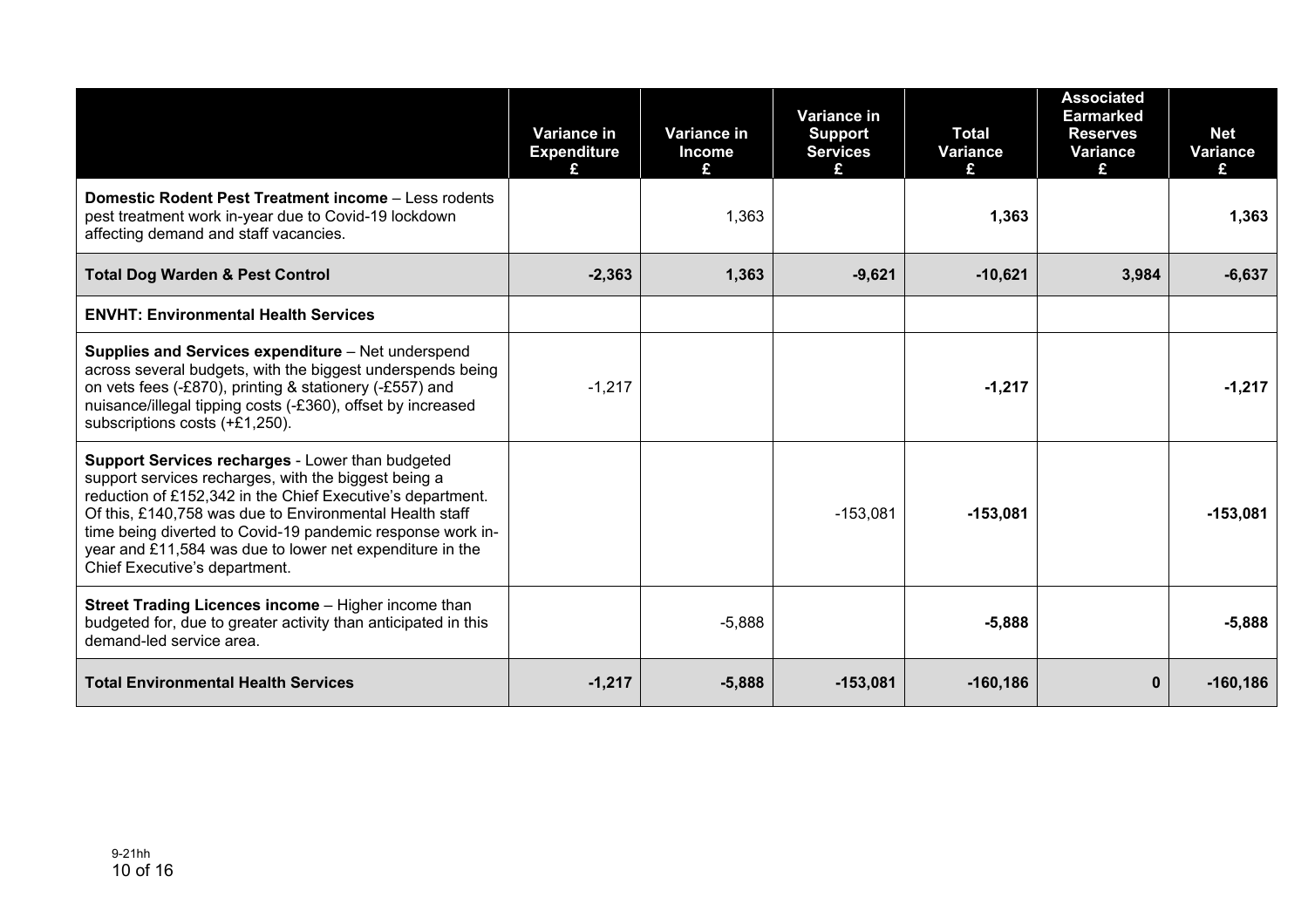|                                                                                                                                                                                                                                                                                                                                                                                                                                                                                                                                                                                                                                                                                                                                                                                                                                                                                                                                                                                                                                     | Variance in<br><b>Expenditure</b><br>£ | Variance in<br><b>Income</b><br>£ | Variance in<br><b>Support</b><br><b>Services</b><br>£ | <b>Total</b><br><b>Variance</b><br>£ | <b>Associated</b><br><b>Earmarked</b><br><b>Reserves</b><br><b>Variance</b><br>£ | <b>Net</b><br><b>Variance</b><br>£ |
|-------------------------------------------------------------------------------------------------------------------------------------------------------------------------------------------------------------------------------------------------------------------------------------------------------------------------------------------------------------------------------------------------------------------------------------------------------------------------------------------------------------------------------------------------------------------------------------------------------------------------------------------------------------------------------------------------------------------------------------------------------------------------------------------------------------------------------------------------------------------------------------------------------------------------------------------------------------------------------------------------------------------------------------|----------------------------------------|-----------------------------------|-------------------------------------------------------|--------------------------------------|----------------------------------------------------------------------------------|------------------------------------|
| <b>HGBEN: Housing Benefits</b>                                                                                                                                                                                                                                                                                                                                                                                                                                                                                                                                                                                                                                                                                                                                                                                                                                                                                                                                                                                                      |                                        |                                   |                                                       |                                      |                                                                                  |                                    |
| Rent Allowance payments - Rent Allowance payments<br>were lower than budgeted for, after adjusting for recovery of<br>housing benefits overpayments and non-cash transactions<br>in-year - Actual payments were 0.4% less than the £5.52m<br>budgeted for.                                                                                                                                                                                                                                                                                                                                                                                                                                                                                                                                                                                                                                                                                                                                                                          | $-20,735$                              |                                   |                                                       | 21,806                               |                                                                                  | 21,806                             |
| Rent Allowance Grant income - Less Housing Benefits<br>subsidy grant received than budgeted for - actual income<br>was 0.8% less than the £5.55m budgeted for. This income<br>broadly reflects less Rent Allowances paid out in-year (see<br>above).                                                                                                                                                                                                                                                                                                                                                                                                                                                                                                                                                                                                                                                                                                                                                                                |                                        | 42,541                            |                                                       |                                      |                                                                                  |                                    |
| Overall, net expenditure on rent allowances is £21,806<br>higher than budgeted for, due to the reduction in housing<br>benefits overpayments identified and invoiced for recovery<br>in-year. The Council receives more combined income for<br>housing benefits cases which include overpayments<br>identified and invoiced for recovery than for normal housing<br>benefits subsidy cases. This is because each overpayment<br>case claimed attracts housing benefits subsidy at a certain<br>percentage of the amount paid out and the Council can also<br>recover the overpayment in full from the claimant by invoice.<br>However, there are now a reducing number of rent<br>allowance overpayments cases because of increased<br>electronic data matching at initial housing benefit claim<br>stage and this has resulted in lower grant subsidy received<br>against the rent allowance payments made in 20/21. Future<br>years' rent allowance payments and grant subsidy budgets<br>will be amended to reflect this change. |                                        |                                   |                                                       |                                      |                                                                                  |                                    |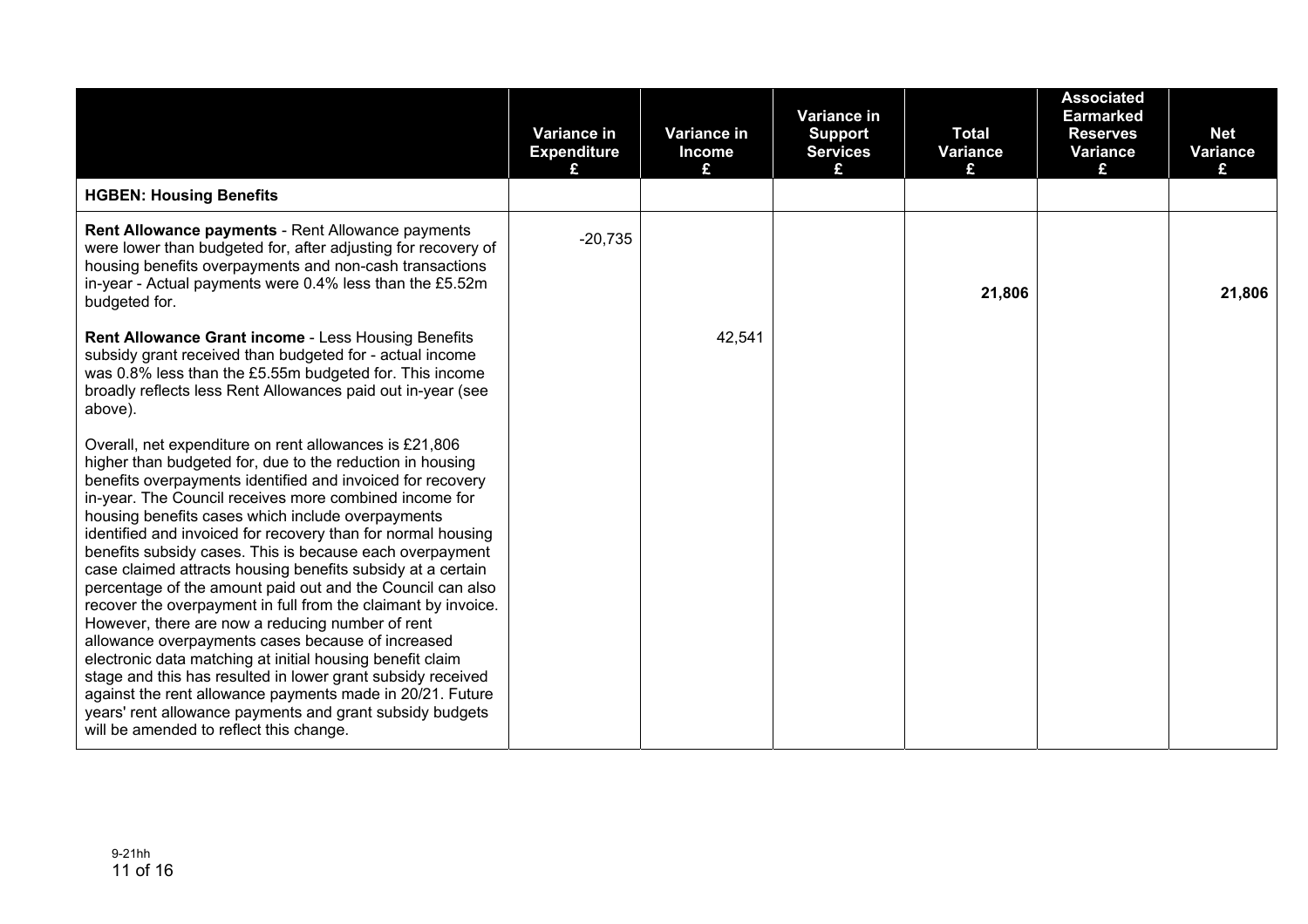|                                                                                                                                                                                                                                                                                                                                                                                             | Variance in<br><b>Expenditure</b> | <b>Variance in</b><br><b>Income</b><br>£ | Variance in<br><b>Support</b><br><b>Services</b><br>£ | <b>Total</b><br>Variance<br>£ | <b>Associated</b><br><b>Earmarked</b><br><b>Reserves</b><br>Variance<br>£ | <b>Net</b><br><b>Variance</b><br>£. |
|---------------------------------------------------------------------------------------------------------------------------------------------------------------------------------------------------------------------------------------------------------------------------------------------------------------------------------------------------------------------------------------------|-----------------------------------|------------------------------------------|-------------------------------------------------------|-------------------------------|---------------------------------------------------------------------------|-------------------------------------|
| Rent Rebates payments - More Rent Rebates paid out,<br>due to higher Rent Rebate related occupancy at the<br>Council's homelessness unit than budgeted for.                                                                                                                                                                                                                                 | 4,394                             |                                          |                                                       | 131                           |                                                                           | 131                                 |
| <b>Rent Rebates Grant income and Flexible Homelessness</b><br><b>Support Grant income - More Housing Benefits subsidy</b><br>grant received than budgeted for and more Flexible<br>Homelessness Support Grant allocated to Housing Benefits<br>in-year than budgeted for, to broadly reflect higher Rent<br>Rebates paid out in relation to the Council's homelessness<br>unit (see above). |                                   | $-4,263$                                 |                                                       |                               |                                                                           |                                     |
| Housing Benefits Administration Grant income -<br>Additional grant income received from DWP at year-end to<br>reflect the additional benefits administration burden of<br>Covid-19 in-year. This grant income was not budgeted for.                                                                                                                                                         |                                   | $-3,254$                                 |                                                       | $-3,254$                      |                                                                           | $-3,254$                            |
| Non-Recurring Purchases - An unbudgeted payment for<br>benefits system IT updates requested by and funded by the<br>DWP in-year (see below).<br>DWP - LA Data Sharing IT income - Unbudgeted income<br>received from the DWP to fund the payment for benefits                                                                                                                               | 8,897                             | $-8.897$                                 |                                                       | 0                             |                                                                           | 0                                   |
| system IT updates requested by DWP (see above).                                                                                                                                                                                                                                                                                                                                             |                                   |                                          |                                                       |                               |                                                                           |                                     |
| Supplies and Services expenditure - Net underspend<br>across several budgets, with the biggest underspends being<br>on postages (-£991), printing and stationery (-£977) and<br>scanning (-£700).                                                                                                                                                                                           | $-3,124$                          |                                          |                                                       | $-3,124$                      |                                                                           | $-3,124$                            |
| Support Services recharges - Lower than budgeted<br>support services recharges due to reductions in net<br>expenditure in support services areas, with the biggest<br>reduction being in the Resources department (-£8,021).                                                                                                                                                                |                                   |                                          | $-8,342$                                              | $-8,342$                      |                                                                           | $-8,342$                            |
| <b>Total Housing Benefits</b>                                                                                                                                                                                                                                                                                                                                                               | $-10,568$                         | 26,127                                   | $-8,342$                                              | 7,217                         | $\mathbf{0}$                                                              | 7,217                               |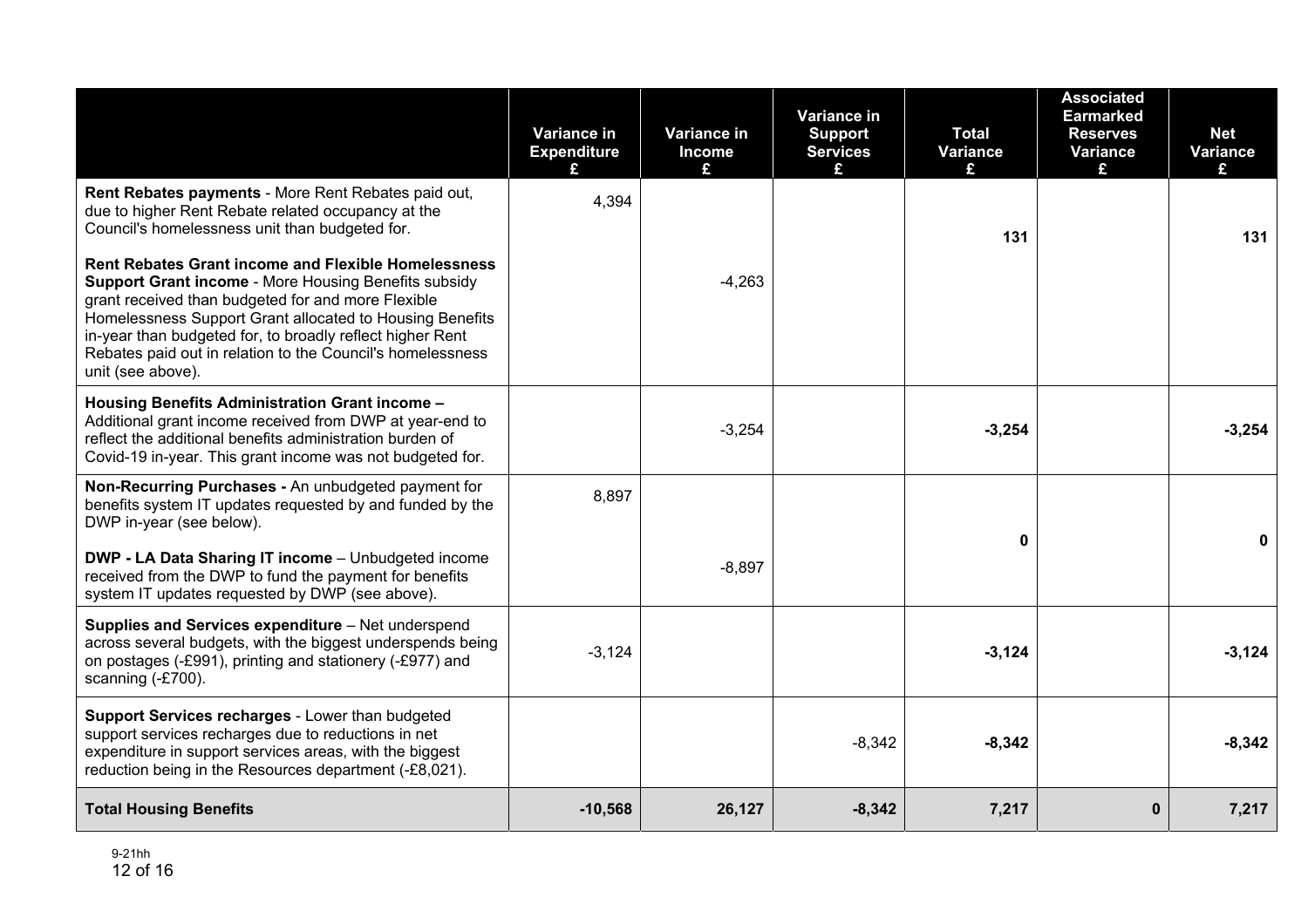|                                                                                                                                                                                                                                                                                                                                                                                                                                                                                                                           | Variance in<br><b>Expenditure</b> | Variance in<br><b>Income</b><br>£ | Variance in<br><b>Support</b><br><b>Services</b> | <b>Total</b><br><b>Variance</b><br>£ | <b>Associated</b><br><b>Earmarked</b><br><b>Reserves</b><br><b>Variance</b><br>£ | <b>Net</b><br>Variance<br>£ |
|---------------------------------------------------------------------------------------------------------------------------------------------------------------------------------------------------------------------------------------------------------------------------------------------------------------------------------------------------------------------------------------------------------------------------------------------------------------------------------------------------------------------------|-----------------------------------|-----------------------------------|--------------------------------------------------|--------------------------------------|----------------------------------------------------------------------------------|-----------------------------|
| <b>HOMES: Homelessness Strategy</b>                                                                                                                                                                                                                                                                                                                                                                                                                                                                                       |                                   |                                   |                                                  |                                      |                                                                                  |                             |
| Homelessness Temporary Accommodation - The<br>Council incurred additional homelessness temporary<br>accommodation costs, due to a rise in homelessness cases<br>caused by Covid-19 and the implementation of the national<br>"Everybody In" no rough sleeping policy in 20/21. However,<br>these costs were covered by MHCLG Covid-19 funding<br>under the Policy and Finance Committee budget. The<br>impact for this Committee is an underspend in-year on the<br>Homelessness Strategy temporary accommodation budget. | $-1,410$                          |                                   |                                                  | $-1,410$                             |                                                                                  | $-1,410$                    |
| Grants to Individuals - Net expenditure on Tenancy<br>Protection Fund, Homelessness Assistance and other<br>payments to help people secure private sector tenancies<br>was less than budgeted for. This is mainly due to the<br>number of repayment invoices raised to recover some of the<br>payments made in-year.                                                                                                                                                                                                      | $-2,555$                          |                                   |                                                  | $-2,555$                             |                                                                                  | $-2,555$                    |
| Support Services recharges - Lower than budgeted<br>support services recharges due to reductions in net<br>expenditure in several support service areas, with the<br>biggest reduction being in the Economic Development and<br>Planning department (-£1,951).                                                                                                                                                                                                                                                            |                                   |                                   | $-2,337$                                         | $-2,337$                             |                                                                                  | $-2,337$                    |
| MHCLG Flexible Homelessness Support Grant income -<br>- Less of the Flexible Homelessness Support Grant received<br>in-year was allocated to this Homelessness Strategy<br>budget, because more grant than budgeted for needed to<br>be allocated to cover higher Housing Benefits rent rebate<br>subsidy loss on temporary accommodation and lower rent<br>income and higher Council Tax and furniture & equipment<br>costs at Joiners Arms.                                                                             |                                   | 1,476                             |                                                  | 1,476                                |                                                                                  | 1,476                       |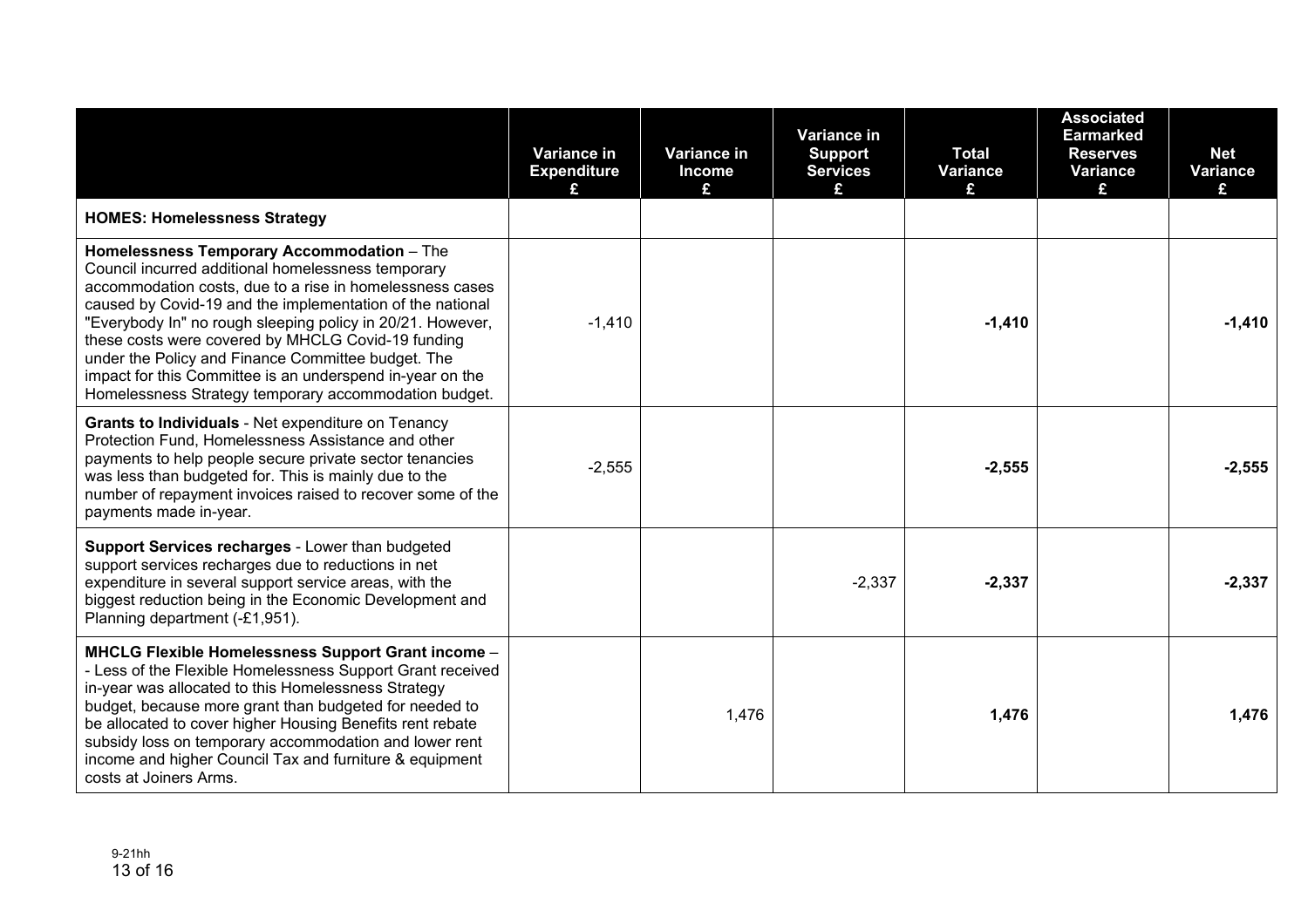|                                                                                                                                                                                                                                                                                                                                                                                                                                                                                                                                                                                                                                      | Variance in<br><b>Expenditure</b> | Variance in<br><b>Income</b><br>£ | Variance in<br><b>Support</b><br><b>Services</b> | <b>Total</b><br>Variance<br>£. | <b>Associated</b><br><b>Earmarked</b><br><b>Reserves</b><br>Variance<br>£ | <b>Net</b><br><b>Variance</b><br>£ |
|--------------------------------------------------------------------------------------------------------------------------------------------------------------------------------------------------------------------------------------------------------------------------------------------------------------------------------------------------------------------------------------------------------------------------------------------------------------------------------------------------------------------------------------------------------------------------------------------------------------------------------------|-----------------------------------|-----------------------------------|--------------------------------------------------|--------------------------------|---------------------------------------------------------------------------|------------------------------------|
| Use of MHCLG Flexible Homelessness Support Grant<br>and Homelessness Reduction Act funding - Some<br>Flexible Homelessness Support Grant and Homelessness<br>Reduction Act funding received in-year and some funds<br>previously held in the Housing Related Grants Reserve<br>have been used to fund some of the Council's<br>homelessness net expenditure in 20/21. This approach<br>differed from the revised estimate budget, where it was<br>planned to transfer some Flexible Homelessness Support<br>Grant and Homelessness Reduction Act funding received<br>but not used in 20/21 to the Housing Related Grants<br>Reserve. |                                   |                                   |                                                  |                                | $-40,282$                                                                 | $-40,282$                          |
| <b>Total Homelessness Strategy</b>                                                                                                                                                                                                                                                                                                                                                                                                                                                                                                                                                                                                   | $-3,965$                          | 1,476                             | $-2,337$                                         | $-4,826$                       | $-40,282$                                                                 | $-45,108$                          |
| <b>HSTRA: Housing Strategy</b>                                                                                                                                                                                                                                                                                                                                                                                                                                                                                                                                                                                                       |                                   |                                   |                                                  |                                |                                                                           |                                    |
| Write Offs - Approved write-off of some old obsolete<br>housing-related stock items. These were being held in<br>stores at the Council depot and could no longer be used.                                                                                                                                                                                                                                                                                                                                                                                                                                                            | 6,121                             |                                   |                                                  | 6,121                          |                                                                           | 6,121                              |
| Support Services recharges - Lower than budgeted<br>support services recharges due to reductions in net<br>expenditure in several support service areas, with the<br>biggest reduction being in the Economic Development and<br>Planning department (-£1,279).                                                                                                                                                                                                                                                                                                                                                                       |                                   |                                   | $-1,459$                                         | $-1,459$                       |                                                                           | $-1,459$                           |
| Release of Custom House and Self Build Registration<br>funding - 20/21 year-end review of reserves identified that<br>£73,750 of new burdens funding previously set aside to fund<br>any Council developments with regard to the Custom House<br>and Self Build regulations was no longer needed. Thus,<br>£73,750 of this reserve has been released to the Council's<br>General Fund reserves at 20/21 year-end. This was not<br>budgeted for.                                                                                                                                                                                      |                                   |                                   |                                                  |                                | $-73,750$                                                                 | $-73,750$                          |
| <b>Total Housing Strategy</b>                                                                                                                                                                                                                                                                                                                                                                                                                                                                                                                                                                                                        | 6,121                             | $\bf{0}$                          | $-1,459$                                         | 4,662                          | $-73,750$                                                                 | $-69,088$                          |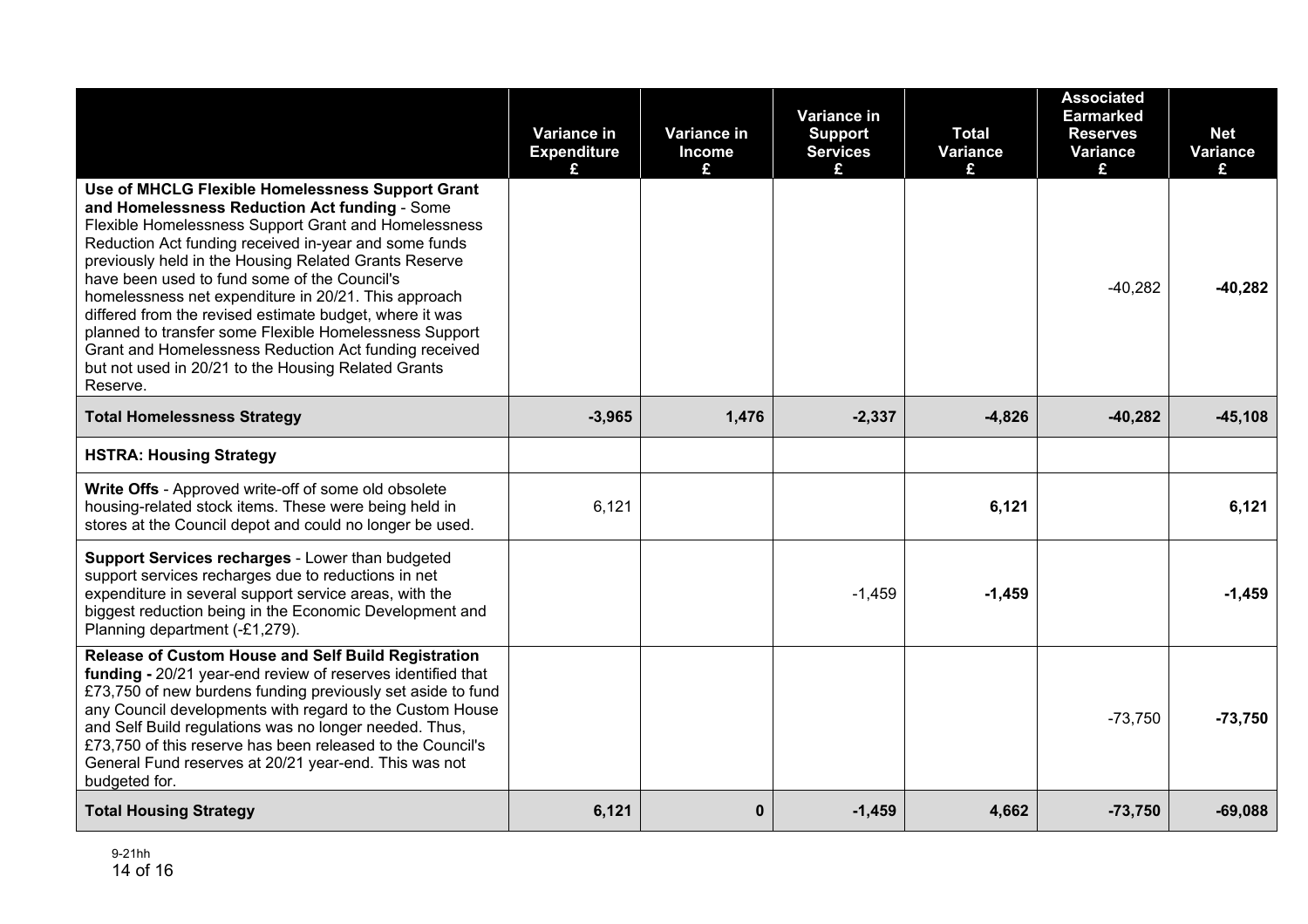|                                                                                                                                                                                                                                                                                                                                                                                                                                                              | Variance in<br><b>Expenditure</b> | Variance in<br><b>Income</b><br>£ | Variance in<br><b>Support</b><br><b>Services</b><br>£ | <b>Total</b><br>Variance<br>£. | <b>Associated</b><br>Earmarked<br><b>Reserves</b><br>Variance<br>£. | <b>Net</b><br>Variance<br>£ |
|--------------------------------------------------------------------------------------------------------------------------------------------------------------------------------------------------------------------------------------------------------------------------------------------------------------------------------------------------------------------------------------------------------------------------------------------------------------|-----------------------------------|-----------------------------------|-------------------------------------------------------|--------------------------------|---------------------------------------------------------------------|-----------------------------|
| <b>IMPGR: Improvement Grants</b>                                                                                                                                                                                                                                                                                                                                                                                                                             |                                   |                                   |                                                       |                                |                                                                     |                             |
| Support Services recharges - Lower than budgeted<br>support services recharges, the biggest being a reduction of<br>£11,389 in the Economic Development and Planning<br>department. Of this, £9,492 was due to Housing staff time<br>being diverted to Covid-19 pandemic response work in-year<br>and £1,897 was due to lower net expenditure in the<br>Economic Development and Planning department.                                                        |                                   |                                   | $-12,373$                                             | $-12,373$                      |                                                                     | $-12,373$                   |
| <b>Disabled Facilities Grants Administration Fees income</b><br>- Higher income due to higher numbers and values of grant<br>schemes completed in-year than budgeted for at revised<br>estimate stage.                                                                                                                                                                                                                                                       |                                   | $-1,374$                          |                                                       | $-1,374$                       |                                                                     | $-1,374$                    |
| <b>MHCLG Covid-19 Income Compensation Scheme</b><br>income - The Council budgeted to receive Covid-19<br>Income Compensation Scheme grant for reduced Disabled<br>Facilities Grants Administration income in 20/21, due to the<br>impact of Covid-19 on Disabled Facilities Grants approvals<br>and completions in-year. At year-end less income was lost<br>than budgeted for, see above, so less Covid-19 Income<br>Compensation Scheme grant was claimed. |                                   | 1,294                             |                                                       | 1,294                          |                                                                     | 1,294                       |
| <b>Total Improvement Grants</b>                                                                                                                                                                                                                                                                                                                                                                                                                              | $\mathbf{0}$                      | $-80$                             | $-12,373$                                             | $-12,453$                      | $\mathbf{0}$                                                        | $-12,453$                   |